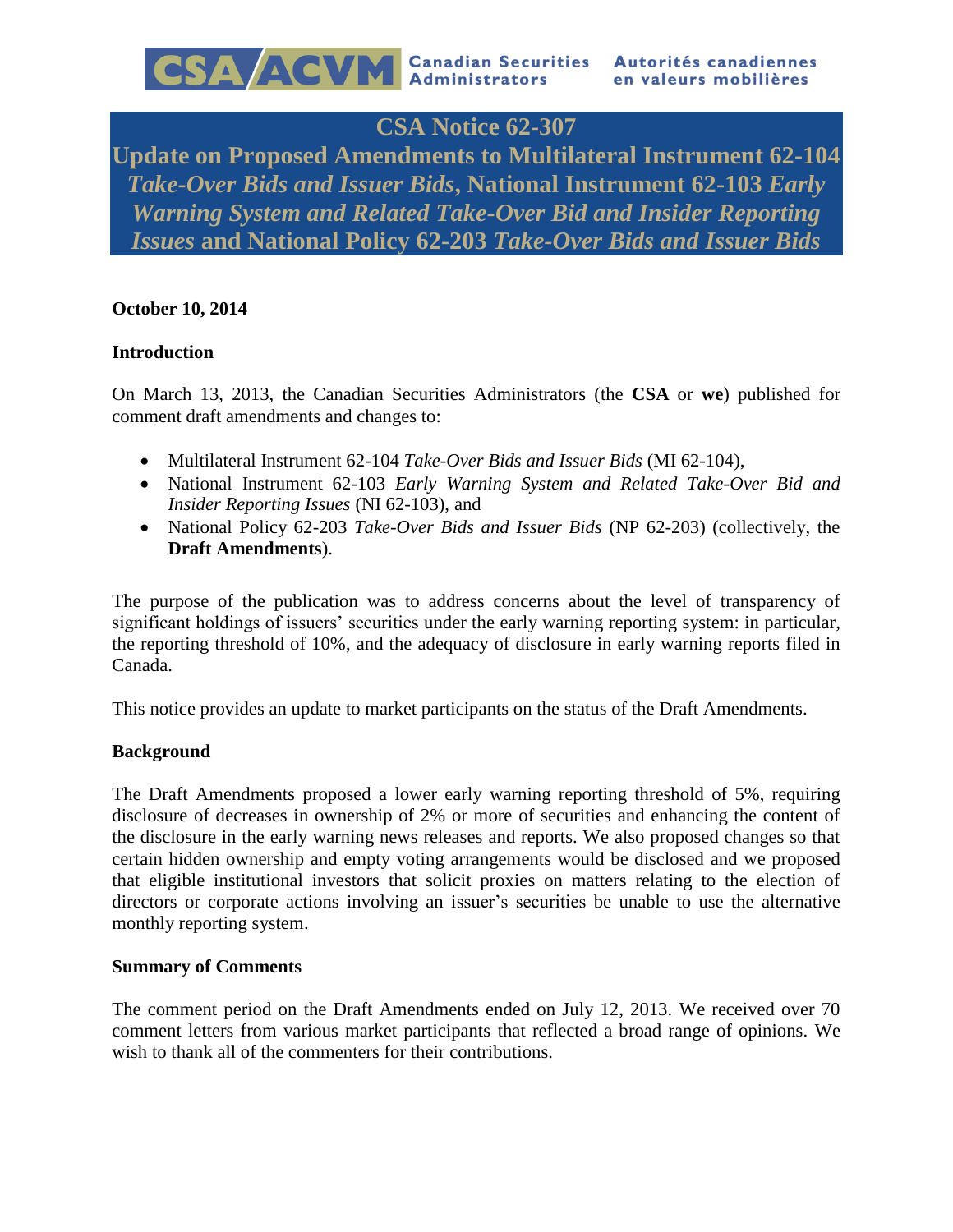We have reviewed and discussed the comments received. Many commenters provided helpful substantive submissions, information and perspectives on the Draft Amendments. We note that the commenters generally agreed with the enhanced transparency objective of the Draft Amendments. However, a majority of commenters raised various concerns about potential unintended consequences of certain Draft Amendments.

The comment process has assisted the CSA in re-considering certain elements of the Draft Amendments. Some of the views expressed and considered were the:

- unique features of the Canadian market, compared to the United States and other markets, including the large number of smaller issuers and the limited liquidity of these smaller issuers and of our market;
- potential detrimental or inadvertent impact of certain Draft Amendments, such as hindering an investor's ability to rapidly accumulate or reduce a large position and the signalling of investment strategies to the market;
- complexity and difficulty of applying a new early warning reporting trigger in respect of "equity equivalent derivatives";
- significant administrative and compliance burden associated with implementing additional reporting obligations; and
- potential benefits of the enhanced disclosure being outweighed by the potential negative impact of implementing certain Draft Amendments.

We intend to provide a summary of comments received in respect of the Draft Amendments in our next publication.

## **Final Amendments**

 $\overline{a}$ 

In light of the comments received and following further reflection and analysis, the CSA have reconsidered the proposals and have determined not to proceed with certain of the Draft Amendments. Instead, the CSA intend to proceed to publish final amendments to MI 62-104 and NI 62-103 as well as guidance in NP 62-203 (collectively, the **Final Amendments**) that will address certain key issues identified in the Draft Amendments.<sup>1</sup>

The CSA have concluded that it is not appropriate at this time to proceed with:

- $\bullet$  the proposal to reduce the reporting threshold from 10% to 5%; and
- the proposal to include "equity equivalent derivatives" for the purposes of determining the threshold for early warning reporting disclosure.

Nonetheless, subject to necessary approvals, we are proceeding with the following Final Amendments. These amendments will enhance transparency by:

<sup>&</sup>lt;sup>1</sup> In Ontario, we anticipate that amendments to the *Securities Act* (Ontario) and Ontario Securities Commission Rule 62-504 *Take-Over Bids and Issuer Bids* will be proposed in order to allow the substance of the Final Amendments to apply fully.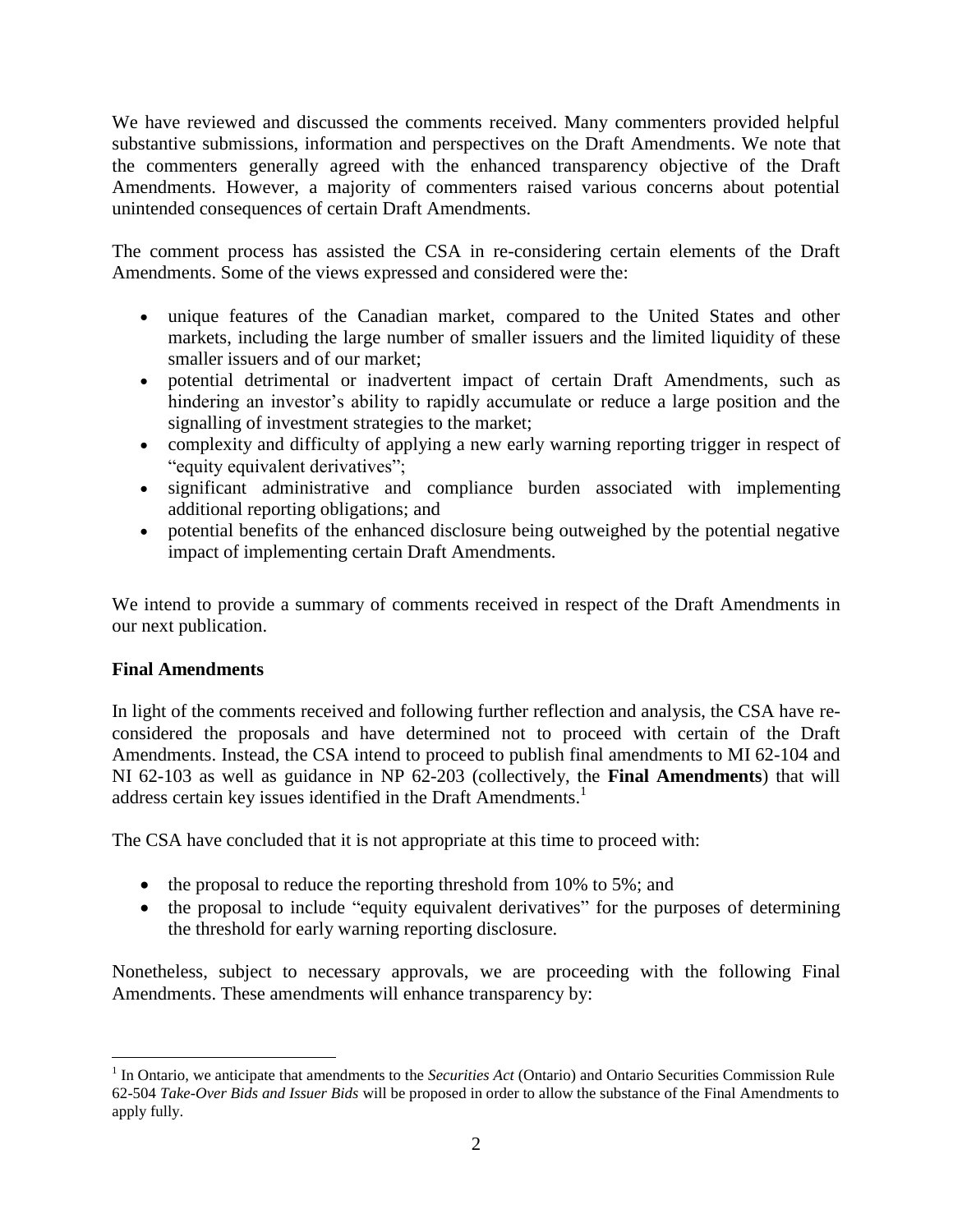- requiring disclosure of 2 % decreases in ownership;
- requiring disclosure when a shareholder's ownership interest falls below the reporting threshold;
- making the alternative monthly reporting system unavailable to eligible institutional investors as described in the Draft Amendments, with additional clarification on the circumstances when they would be precluded;
- exempting lenders from disclosure requirements if they lend shares pursuant to a specified securities lending arrangement;
- exempting borrowers, in certain circumstances, from disclosure requirements if they borrow shares under a securities lending arrangement;
- providing guidance clarifying the current application of early warning reporting requirements to certain derivatives and requiring disclosure of derivatives in the early warning report;
- enhancing and improving the disclosure requirements in the early warning report; and
- clarifying the timeframe to file the early warning report and news release.

The CSA believe that the intended Final Amendments, while not as extensive as the Draft Amendments, will enhance the quality and integrity of the early warning reporting regime in a manner that is appropriate for the Canadian public capital markets.

### **Next Steps**

We are in the process of completing the Final Amendments and, subject to necessary approvals, intend to publish them in the second quarter of 2015.

## **Questions**

Please refer your questions to any of the following:

*Ontario Securities Commission*

Naizam Kanji Deputy Director, Corporate Finance Head, Mergers & Acquisitions and Shareholder Rights Ontario Securities Commission (416) 593-8060 [nkanji@osc.gov.on.ca](mailto:nkanji@osc.gov.on.ca)

Jason Koskela Senior Legal Counsel Mergers & Acquisitions and Shareholder Rights Corporate Finance Branch Ontario Securities Commission (416) 595-8922 [jkoskela@osc.gov.on.ca](mailto:jkoskela@osc.gov.on.ca)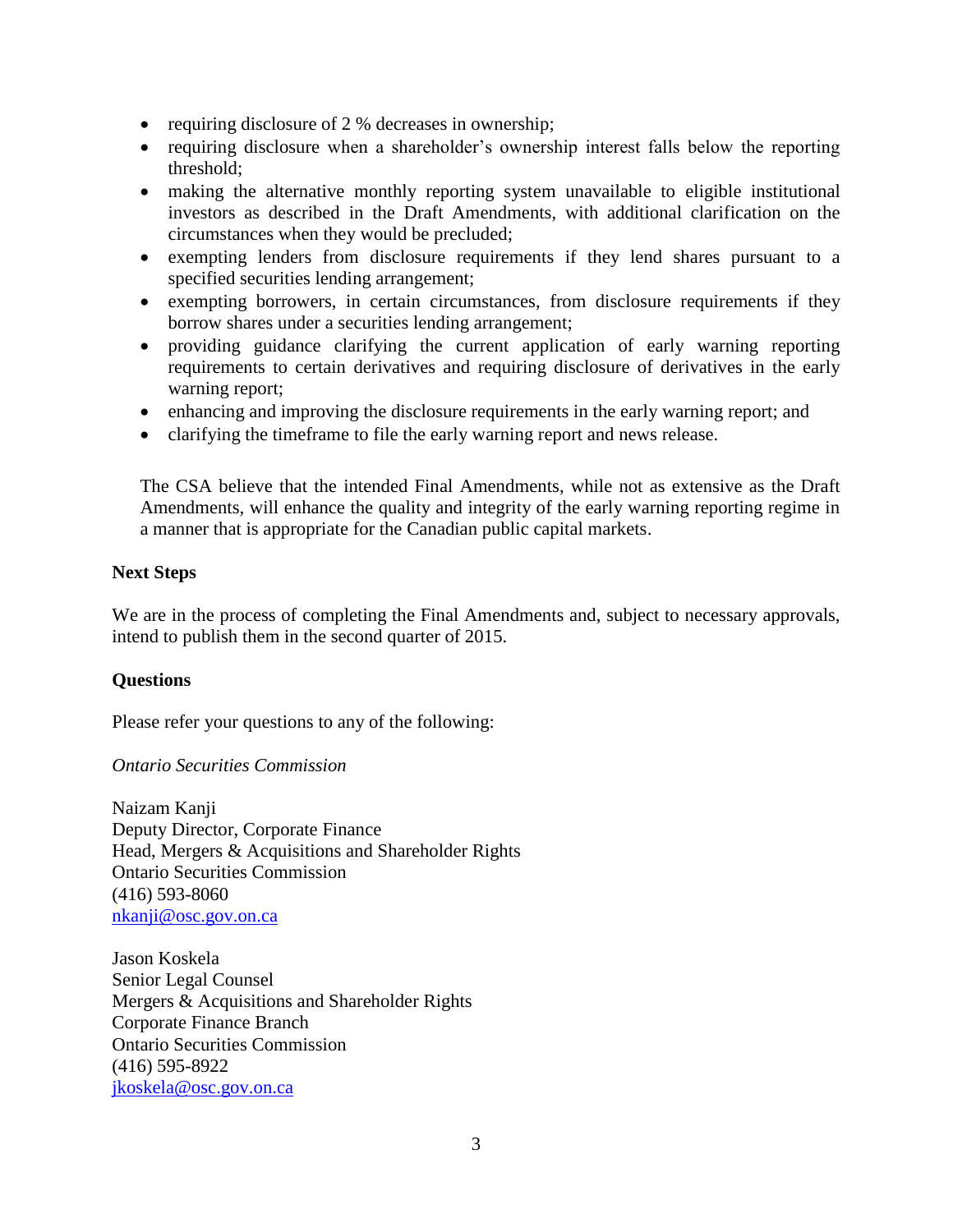Adeline Lee Legal Counsel Mergers & Acquisitions and Shareholder Rights Corporate Finance Branch Ontario Securities Commission (416) 595-8945 [alee@osc.gov.on.ca](mailto:alee@osc.gov.on.ca)

*Autorité des marchés financiers*

Lucie J. Roy Senior Director, Corporate Finance Autorité des marchés financiers (514) 395-0337, ext. 4361 Toll free: 1 (877) 525-0037 [Lucie.roy@lautorite.qc.ca](mailto:Lucie.roy@lautorite.qc.ca)

Michel Bourque Senior Policy Adviser Autorité des marchés financiers (514) 395-0337, ext. 4466 Toll free: 1 (877) 525-0037 [Michel.bourque@lautorite.qc.ca](mailto:Michel.bourque@lautorite.qc.ca)

Diana D'Amata Senior Policy Adviser Autorité des marchés financiers (514) 395-0337, ext. 4386 Toll free: 1 (877) 525-0037 [Diana.damata@lautorite.qc.ca](mailto:Diana.damata@lautorite.qc.ca)

Andrée-Anne Arbour-Boucher Senior Securities Analyst, Corporate Finance Autorité des marchés financiers (514) 395-0337, ext. 4394 Toll free: 1 (877) 525-0037 [Andree-anne.arbour-boucher@lautorite.qc.ca](mailto:Andree-anne.arbour-boucher@lautorite.qc.ca)

#### *British Columbia Securities Commission*

Gordon Smith Senior Legal Counsel, Corporate Finance British Columbia Securities Commission (604) 899-6656 Toll free across Canada: 1 (800) 373-6393 [gsmith@bcsc.bc.ca](mailto:gsmith@bcsc.bc.ca)